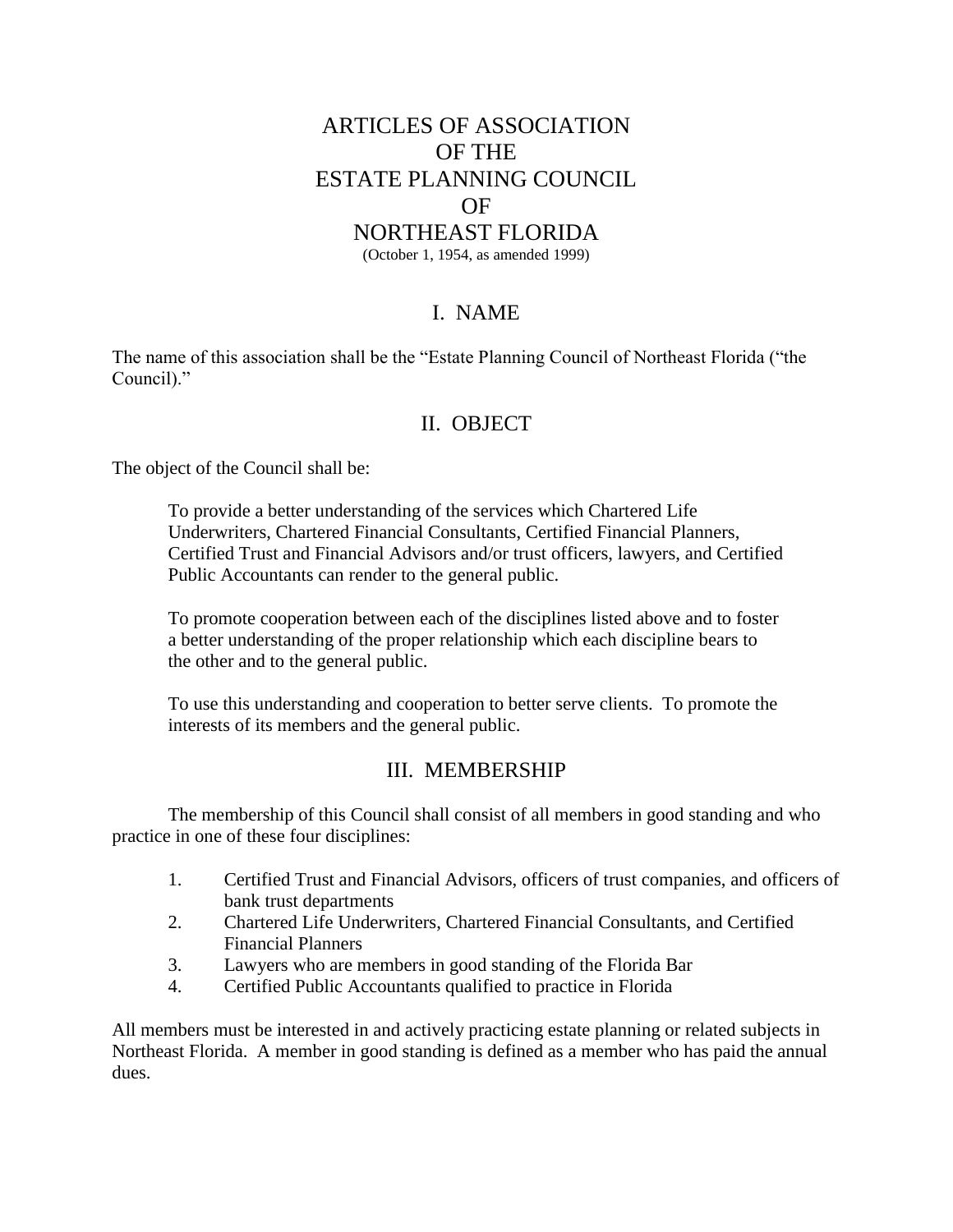The charter members shall be those adopting and signing these Articles of Association on or before the first day of October, 1954. Subsequent members of any of said groups shall be elected by a majority vote of the Executive Committee after having submitted an application for membership to the Secretary.

The Executive Committee can grant membership to individuals who are candidates on track to qualify for certification under one of the membership disciplines ("Junior Membership"). Generally, Junior Membership shall not exceed three years.

Other persons whose business or profession is related to estate planning may become members by approval of the Executive Committee.

# IV. EXECUTIVE COMMITTEE

All powers necessary for the government of the Council shall be vested in an Executive Committee composed of the officers, the immediate past President, and four other members, one to be elected by the full membership from each of the four disciplines comprising the Council.

At the annual meeting and at all other meetings for the election of members of the Executive Committee, four members shall be elected for a term of one year.

# V. OFFICERS

The officers of the Council shall consist of a President, a Vice President, a Secretary, and a Treasurer, one of whom shall be elected from the membership of each of the four disciplines. The Vice President shall be chair of the Program Committee. The Secretary shall be chair of the Membership Committee. The officers shall hold office for one year or until their successors shall be chosen.

# VI. QUORUMS

Any five members of the Executive Committee shall constitute a quorum for the transaction of business. The Executive Committee shall have the power to fill, for the unexpired term, any vacancy which may occur either in their own body or of any officer, by a concurrence of at least five members. One third of the members in good standing present at any regular meeting of the council shall constitute a quorum for the transaction of business.

# VII. NOMINATIONS AND ELECTIONS

The President shall, fifteen days prior to the date of each annual meeting, appoint one member from each of the four disciplines as a Nominating Committee to submit a list of nominees for officers of the Council, and for members of the Executive Committee, to be voted upon at the annual meeting. Such Committee shall file the names of their nominees with the Secretary at least ten days before the date of the meeting. In addition, any nine members, by notice in writing filed with the Secretary at least five days before the date of the meeting, may nominate candidates for officers of the Council and for members of the Executive Committee. The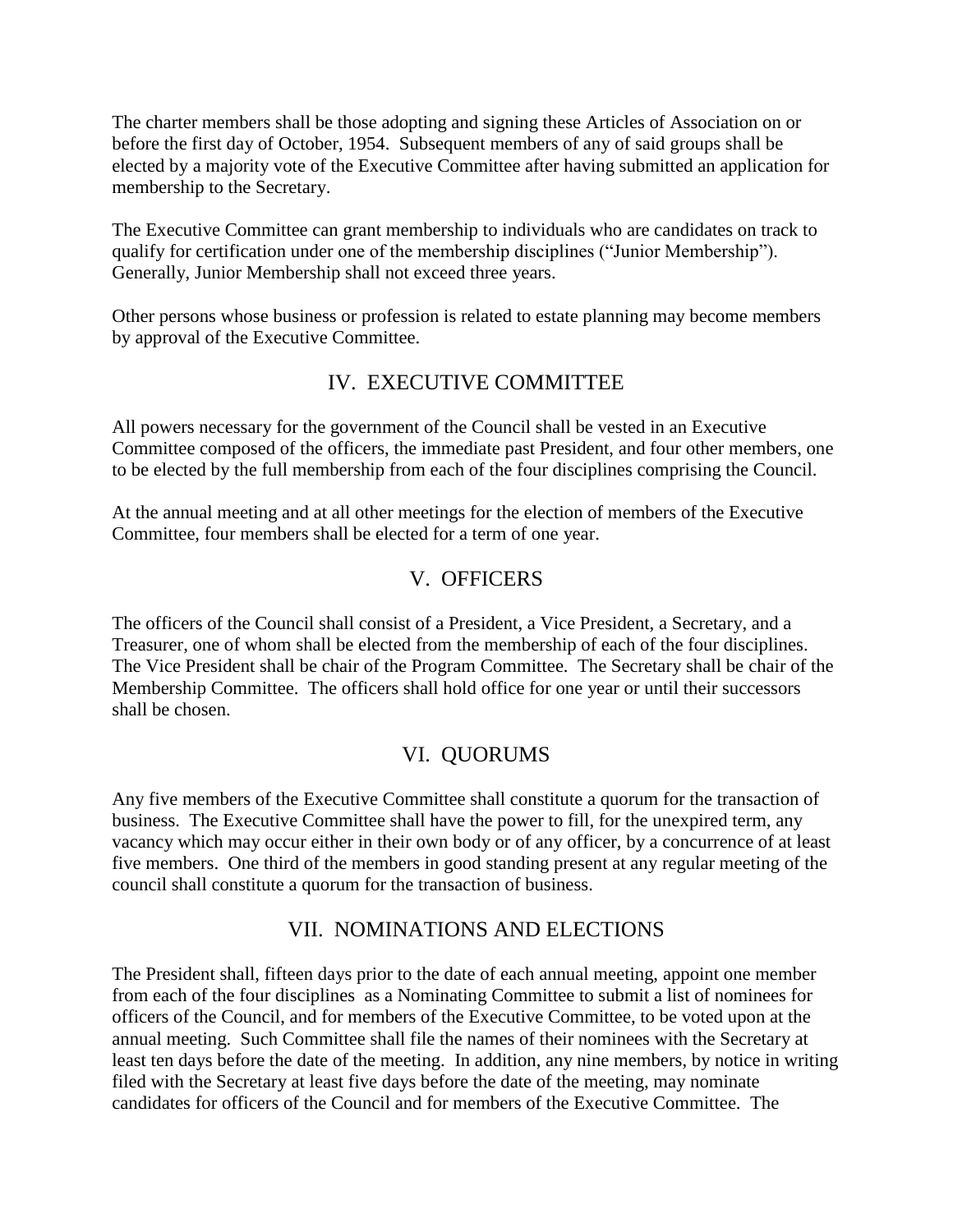members shall be entitled to vote for any candidate named by either one of the above methods at such meeting. The candidate receiving the majority of votes of the members in good standing present shall be declared elected.

At the first meeting of the Council, the Executive Committee and the officers shall be elected by a majority vote of the members in good standing then present, and shall hold office until their successors are elected and qualified as hereinbefore provided.

### VIII. ANNUAL MEETING

The annual meeting of the Council shall be held in the month of April or May of each year, at such time and place as may be selected by the President. The Secretary shall mail each member a notice of the meeting at least five days prior to the date thereof. Notification by means of electronic mail shall constitute adequate notice.

# IX. EXECUTIVE COMMITTEE MEETING

Meetings of the Executive Committee may be called by the President at the President's discretion, or when requested so to do by three members of the Committee. It shall be the duty of the Executive Committee to establish rules of procedures and practices for its meetings, subject to the approval of or amendment by the Council.

### X. COMMITTEES

The President of the Council and in the President's absence the Vice President shall, with the advice and consent of the Executive Committee, have the power to appoint committees on Programs, Membership, Ethics, Cooperation, Education, Legislation, and Publicity, and such other committees as the President shall deem advisable to further the interests of the Council and its members, and to delegate to such committees such power and authority as the Executive Committee shall deem advisable. Each discipline shall have equal representation on all committees.

#### XI. MEETINGS

Meetings for the furtherance of the objectives of this association may be called by the Executive Committee at stated times, or from time to time at their discretion. The program of such meetings shall be arranged by the Executive Committee or the Program Committee. Any member may, in writing addressed to the Secretary, request the Executive Committee to bring up for discussion at any meeting, except the annual meeting, any matter in which such member may be interested.

# XII. DUTIES OF OFFICERS

The President shall preside at all meetings of the Council and the Executive Committee, and perform the duties herein set out.